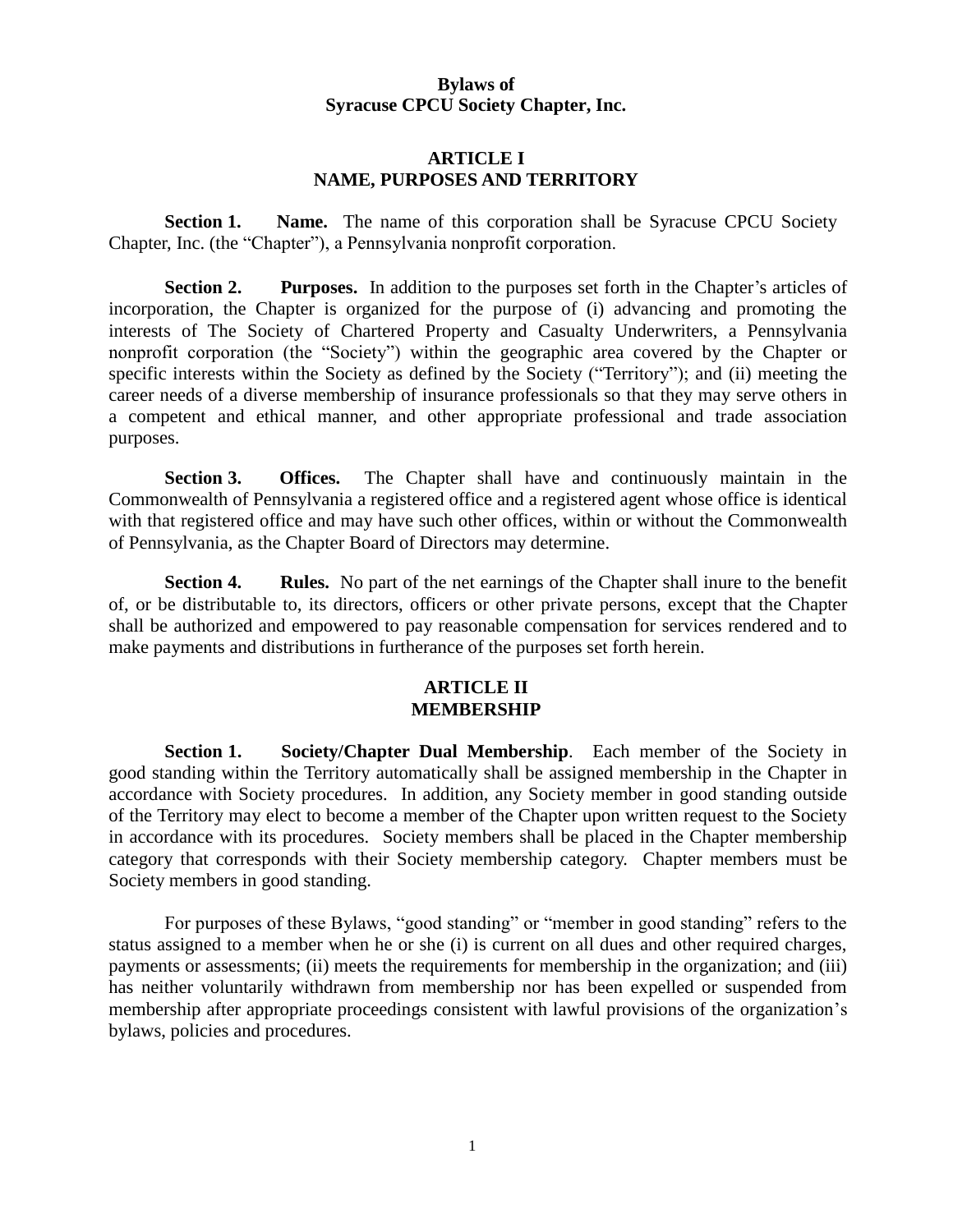**Section 2.** Membership Categories. The membership of the Chapter is composed of the following categories and such additional categories as may be established by Society from time to time: CPCU Members and Affiliate Members. The criteria for membership are the same as those established by the Society for each such membership category in its bylaws and policies.

**Section 3. Member Rights & Obligations.** All CPCU and Affiliate Members (CPCU and Affiliate Members are also referred to herein as the "voting members") shall be entitled to attend the member meetings and social functions of the Chapter; participate in committees and task forces; serve in leadership roles on committees and task forces; and vote in the Chapter's elections and on all matters presented to the Chapter's voting members. Only CPCU Members shall be entitled to hold office in the Chapter and serve on the Chapter's Board of Directors. Each eligible voting member in good standing shall have one (1) vote in the Chapter's elections and on all other matters presented to the voting members. All Chapter members must abide by these bylaws, the Society Bylaws, and such other rules, policies, procedures and regulations as the Society or the Chapter may from time to time adopt.

**Section 4.** Member **Resignation.** Any member may resign by submitting notice to the Society administrative office in writing. Resignation will be effective upon receipt. Resignation will not relieve the member of the obligation to pay dues and other assessments accrued before the effective date of the resignation. No portion of any dues paid shall be refunded to the resigned member.

**Section 5. Member Suspension/Expulsion.** A Chapter member may be censured, suspended or expelled for cause and after a fair hearing by an affirmative vote of the majority of the members of the Society's Leadership Council present and voting at a duly called meeting of the Society's Leadership Council in accordance with the Society's policies and procedures.

**Section 6.** Automatic **Termination.** Membership in the Chapter automatically shall be terminated whenever a Chapter member's membership in the Society is terminated. In addition, the membership of any Chapter member who is in default of payment of Society or Chapter dues or any other charges for a period of sixty (60) days from the date on which such dues or charges become payable, or otherwise becomes ineligible for membership in the Chapter or the Society, shall be terminated automatically, unless such termination is delayed by the Society's Leadership Council.

**Section 7.** Member **Reinstatement.** Chapter members may request reinstatement in accordance with Society policies and procedures.

**Section 8.** No Property Rights. Chapter membership is a privilege and not a property right. No member has an ownership or property right or interest in the Chapter's funds, property or other assets.

## **ARTICLE III DUES, FEES AND ASSESSMENTS**

The initial and annual dues for Chapter members, and the time for paying such dues and other assessments or fees, if any, shall be established by the Chapter Board of Directors, subject to the approval of the Society's Leadership Council, and such dues shall be submitted to the Society in accordance with the Society's policies and procedures.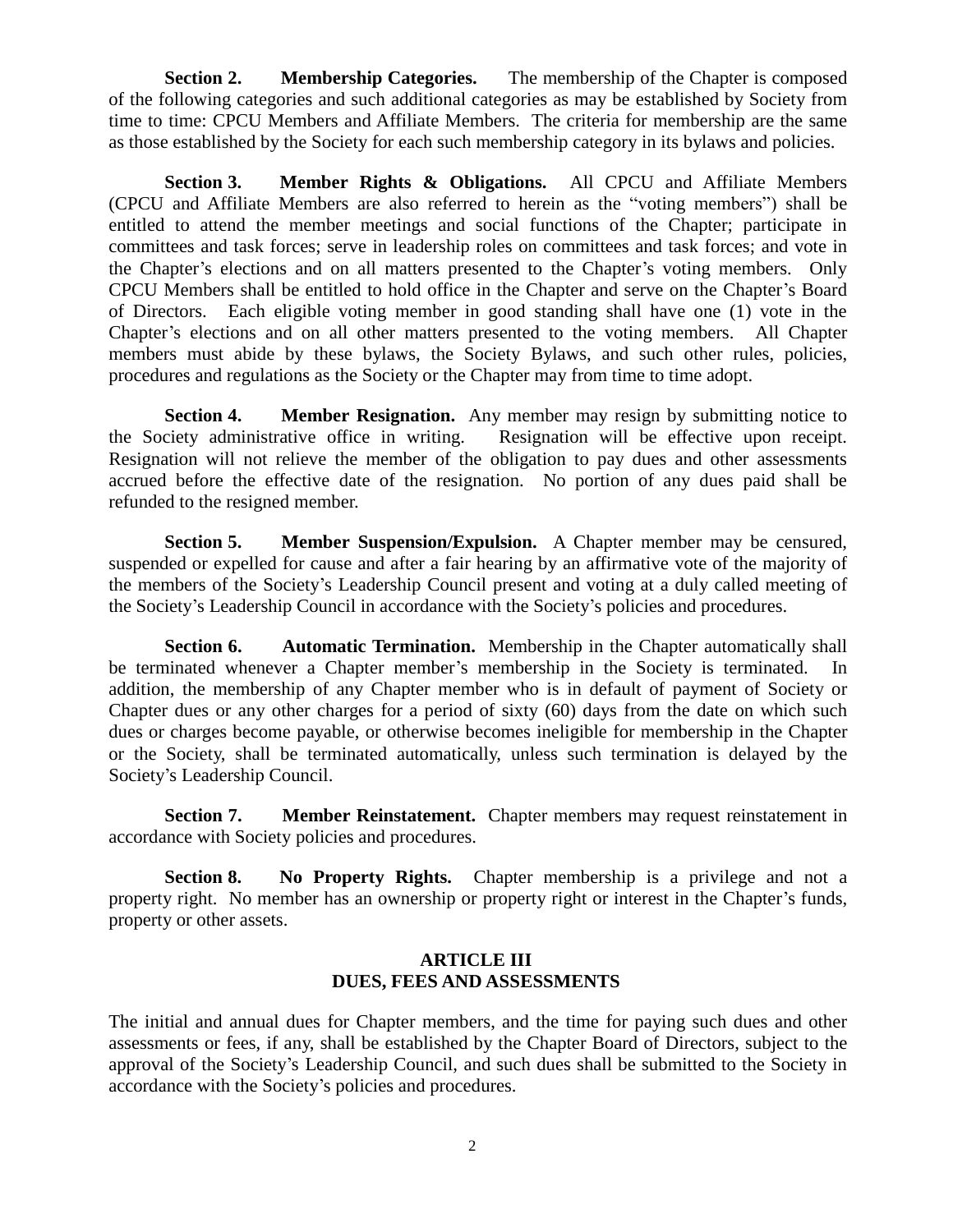### **ARTICLE IV MEMBERSHIP MEETINGS**

**Section 1. Annual Meeting.** An annual business meeting of the voting members of the Chapter shall be held at such time and place as shall be determined by the Chapter Board of Directors.

**Section 2. Special Meetings.** Special meetings of the voting members of the Chapter may be called at the request of the President, a majority of the Chapter Board of Directors, or at the written request of 10% of the Chapter's voting members. The time and place for holding special meetings shall be determined by the Chapter Board of Directors.

**Section 3. Education, Social and other Meetings and Functions.** The Chapter shall hold such educational, social and other meetings and functions as may be determined by the Chapter Board of Directors.

**Section 4.** Notice. Notice stating the place, day, and hour of the meeting and, in the case of a special meeting, the purpose or purposes for which the meeting is called, shall be delivered not more than sixty (60) and not less than five (5) days prior to the date of such meeting, unless otherwise required by applicable law.

**Section 5. Quorum.** The lesser of (i) ten percent (10%); or (ii) five (5) eligible voting members of the Chapter present (in person or by proxy) shall constitute a quorum for the transaction of business at any duly called meeting of the voting members, provided that if less than a quorum is present, a majority of the voting members present may adjourn the meeting to another time without further notice.

**Section 6.** Manner of Acting. The act of a majority or more of the voting members present (in person or by proxy) at a duly called meeting at which a quorum is present shall be the act of the members, unless the act of a greater number is required by law, the Articles of Incorporation, or these bylaws.

**Section 7. Rules of Order.** Generally accepted parliamentary authorities may instruct the Chapter in all applicable situations insofar as they are not inconsistent with these bylaws, applicable law, or any rule or regulation of the Society or the Chapter.

**Section 8. Electronic Communications.** Member meetings may be held via telephone conference call, similar form of telecommunications, or any technology available which would permit all participants to simultaneously communicate and effectively participate.

**Section 9.** Voting. Voting by ballot, proxy, mail, e-mail or other electronic means on any matter before the voting members shall be permitted to the full extent allowed by applicable law (e.g., the not-for-profit corporation act or similar law governing the operation of not-forprofit corporations in the Chapter's state of incorporation) ("Law"). A ballot, mail, e-mail or electronic vote may only be called by the Chapter Board of Directors. In order for a mail, e-mail or electronic vote to be valid (i) the action must be approved by a majority of voting members casting votes; (ii) the number of voting members casting votes must be sufficient to constitute a quorum had such action been taken at a meeting; and/or (iii) such other requirements as may be required by Law must be satisfied.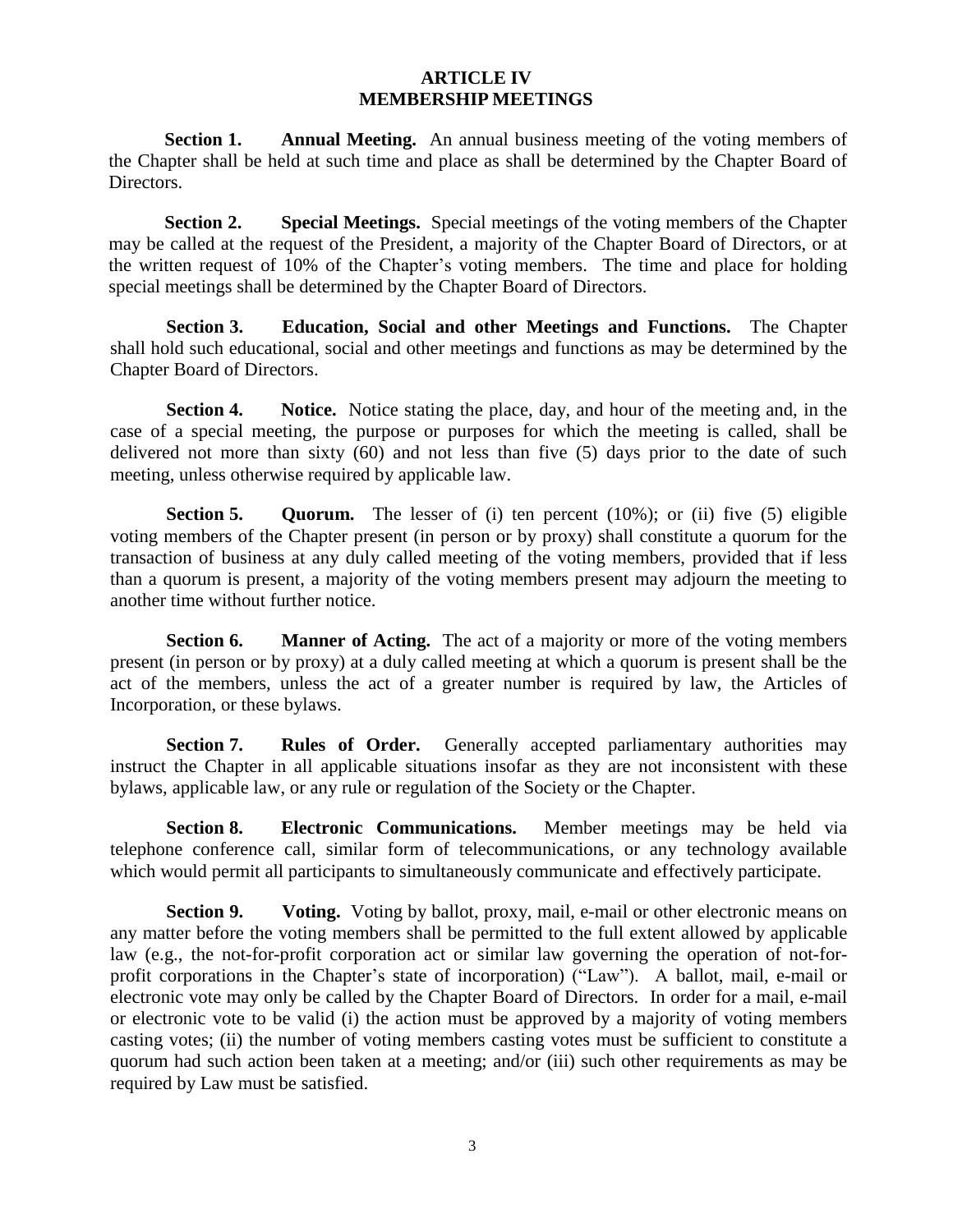**Section 10. Minutes.** The Chapter will maintain minutes of all meetings of the voting members and provide copies of those minutes to the Society on an annual basis, or more often upon request.

## **ARTICLE V CHAPTER BOARD OF DIRECTORS**

**Section 1.** Authority and Responsibility. The affairs of the Chapter shall be managed by the Chapter Board of Directors, which shall have supervision, control, and direction of the affairs of the Chapter; shall determine the policies or changes therein within the limits of these bylaws; and shall actively promote its purposes and have discretion in the disbursement of its funds. The Chapter Board of Directors may adopt such rules and regulations for the conduct of its business as shall be deemed advisable and may, in the execution of the powers granted, appoint such agents as it may consider necessary.

**Section 2. Composition.** The Chapter Board of Directors shall be comprised of the President, Secretary and Treasurer (each a "Director").

**Section 3. Qualifications.** Directors must be CPCU Members in good standing in both the Society and the Chapter.

**Section 4.** Term. Directors shall serve a one (1) year term in office, or until such time as their successors are duly elected, qualified and take office. The term of office for each Director shall begin on the January 1 following his or her election. In order to provide for a smooth transition and orderly phase-in of the January 1 term for Directors and Officers, the Board shall adopt a transition schedule delaying the election cycle (and thereby extending the terms of certain Directors and Officers) as necessary to complete the transition no later than January 1, 2014.

**Section 5.** Elections. The voting members shall elect the Officers and Directors at or before the Annual Meeting of members in accordance with such procedures as shall be established by the Chapter Board of Directors.

**Section 6. Regular Meetings.** The Chapter Board of Directors may take action to set the time, date, and place for the holding of a regular annual meeting of the Chapter Board of Directors and such additional regular meetings of the Chapter Board of Directors as the Chapter Board of Directors may determine without other notice than such action.

**Section 7. Special Meetings.** Special meetings of the Chapter Board of Directors may be called by, or at the request of, the President or upon a written request to the Secretary of three (3) members of the Chapter Board of Directors. Notice of any special meeting of the Chapter Board of Directors shall state the time, date, and place of the meeting and shall be delivered at least ten (10) days prior to the date of such meeting.

**Section 8. Meeting by Conference Call**. Any action to be taken at a meeting of the Chapter Board of Directors or any committee thereof may be taken through the use of a conference telephone or other communications equipment by means of which all persons participating in the meeting can communicate with each other. Participation in such a meeting shall constitute presence in person at the meeting of the persons so participating. Notwithstanding anything set forth to the contrary in these bylaws, notice of any meeting to be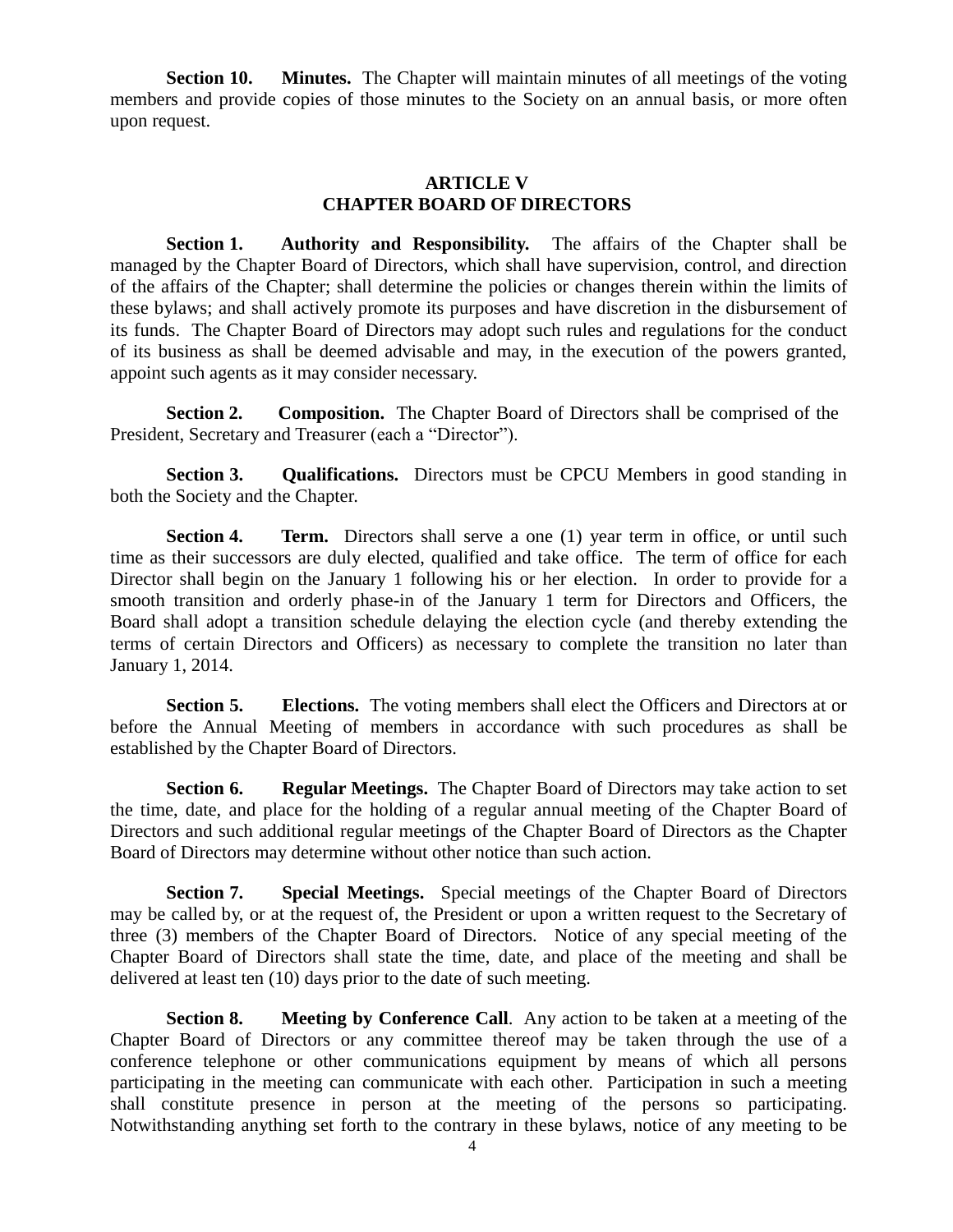held by conference call (whether regular or special) may be delivered a minimum of twenty-four (24) hours prior to the meeting.

**Section 9. Waiver of Notice.** Notice of a Chapter Board of Directors meeting need not be given to a Director who signs a waiver of notice either before or after the meeting. Meeting attendance by a Director will constitute a waiver of notice and a waiver of objections to the meeting time and place and the manner in which it was called or convened, except when a Director states, at the beginning of the meeting or promptly upon arrival at the meeting, an objection to transacting business because the meeting is not lawfully called or convened.

**Section 10. Quorum.** A majority of the Chapter Board of Directors shall constitute a quorum for the transaction of business at any duly called meeting of the Chapter Board of Directors; provided that when less than a quorum is present at said meeting, a majority of the Chapter Board of Directors members present may adjourn the meeting to another time without further notice.

**Section 11. Manner of Acting.** The act of a majority of Directors present at a duly called meeting at which a quorum is present shall be the act of the Chapter Board of Directors, unless the act of a greater number is required by law, the Articles of Incorporation, or these bylaws.

**Section 12.** Informal Action. Any action requiring a vote of the Chapter Board of Directors may be taken without a meeting if a consent, setting forth the action taken, is approved by all of the members of the Chapter Board of Directors entitled to vote with respect to the subject matter thereof.

**Section 13. Minutes.** The Chapter will maintain minutes of meetings of the Chapter Board of Directors and provide copies of those minutes to the Society on an annual basis, or more often upon request.

**Section 14. Resignation and Removal.** A Director may resign in writing submitted to the Chapter's President. In the case of the resignation of the President, the resignation will be submitted to the Secretary who will refer such resignation to the Chapter Board of Directors. A resignation will be effective on the acceptance date of the resignation as determined by the Chapter Board of Directors. A Director who no longer meets the qualifications for office shall be automatically removed and such vacancy shall be filled by the Chapter Board of Directors. Any Director may be removed at any time with or without cause by a majority vote of the voting members present and voting, in person or by proxy, at any regular or special meeting at which a quorum of the voting members is present, when in their judgment the best interest of the Chapter or the Society would be served by such removal.

**Section 15. Vacancies.** The Chapter Board of Directors shall take action to fill any vacancy on the Chapter Board of Directors. A Director appointed pursuant to this Section shall hold their position for the remainder of the original term for which he or she was elected to fill.

**Section 16. Compensation and Loans.** Neither Directors nor Officers of the Chapter shall receive salaries or other compensation for their services as Directors, but the Chapter Board of Directors may, by resolution, authorize the reimbursement of expenses of attendance of Directors for each regular and special meeting of the Chapter Board of Directors; provided that nothing herein contained shall be construed to preclude any Director or Officer from serving the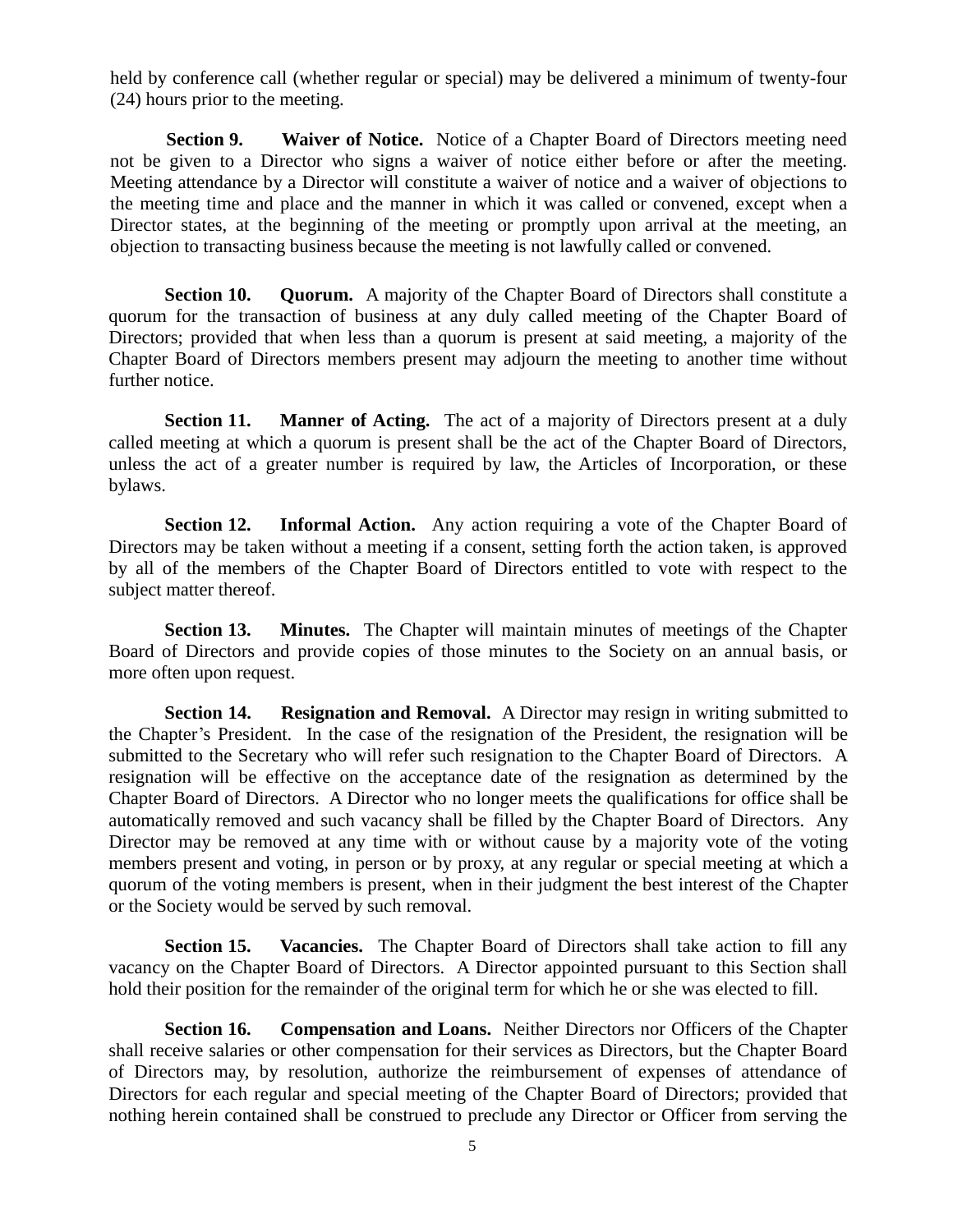Chapter in any other capacity and receiving reasonable compensation therefor. The Chapter may not make loans to Directors.

# **ARTICLE VI OFFICERS**

**Section 1. Officers.** The Officers of the Chapter shall be a President, Secretary and Treasurer and such other officers as may be determined by the Chapter Board of Directors (collectively, the "Officers").

**Section 2.** Qualifications. Officers must be CPCU Members in good standing in both the Society and the Chapter.

### **Section 3. Elections & Term.**

(a) The voting members shall elect the Officers at or before the Annual Meeting of voting members in accordance with such procedures as shall be established by the Chapter Board of Directors.

(b) The Officers shall serve a one (1) year term in office, or until such time as their successors have been duly elected and qualified. The term of office for each Officer shall begin on the January 1 following his or her election.

**Section 4. Vacancies.** Vacancies in any office shall be filled by the Chapter Board of Directors**.**

**Section 5. Resignation and Removal.** An Officer may resign in writing submitted to the President. In the case of the resignation of the President, the resignation will be submitted to the Secretary who will refer such resignation to the Chapter Board of Directors. A resignation will be effective on the acceptance date of the resignation as determined by the Chapter Board of Directors. An Officer who no longer meets the qualifications for office shall automatically be removed and such vacancy shall be filled by the Chapter Board of Directors. Any Officer may be removed at any time with or without cause by a majority vote of the voting members present and voting, in person or by proxy, at any regular or special meeting at which a quorum of the voting members is present, when in their judgment the best interest of the Chapter or the Society would be served by such removal.

## **Section 6. Duties of Officers.**

(a) **President.** The President shall be the chief executive officer, and shall in general supervise and control the affairs, of the Chapter. Except as otherwise provide by the Chapter Board of Directors or the President, only the President may take official action, make public statements, or otherwise hold himself or herself out to the public as authorized to act on behalf of the Chapter and all such actions must be approved, in advance, by the Chapter Board of Directors. The President may sign, with the Secretary or any other proper officer of the Chapter authorized by the Chapter Board of Directors, any contracts, or other instruments which the Chapter Board of Directors has authorized to be executed, except in cases where the signing and execution thereof shall be expressly delegated by the Chapter Board of Directors or by these bylaws or by the statute to some other officer or agent of the Chapter. The President shall preside at all meetings of the Chapter's members and Board of Directors; except as otherwise provided in these bylaws, shall appoint the chair of all committees and, in consultation with the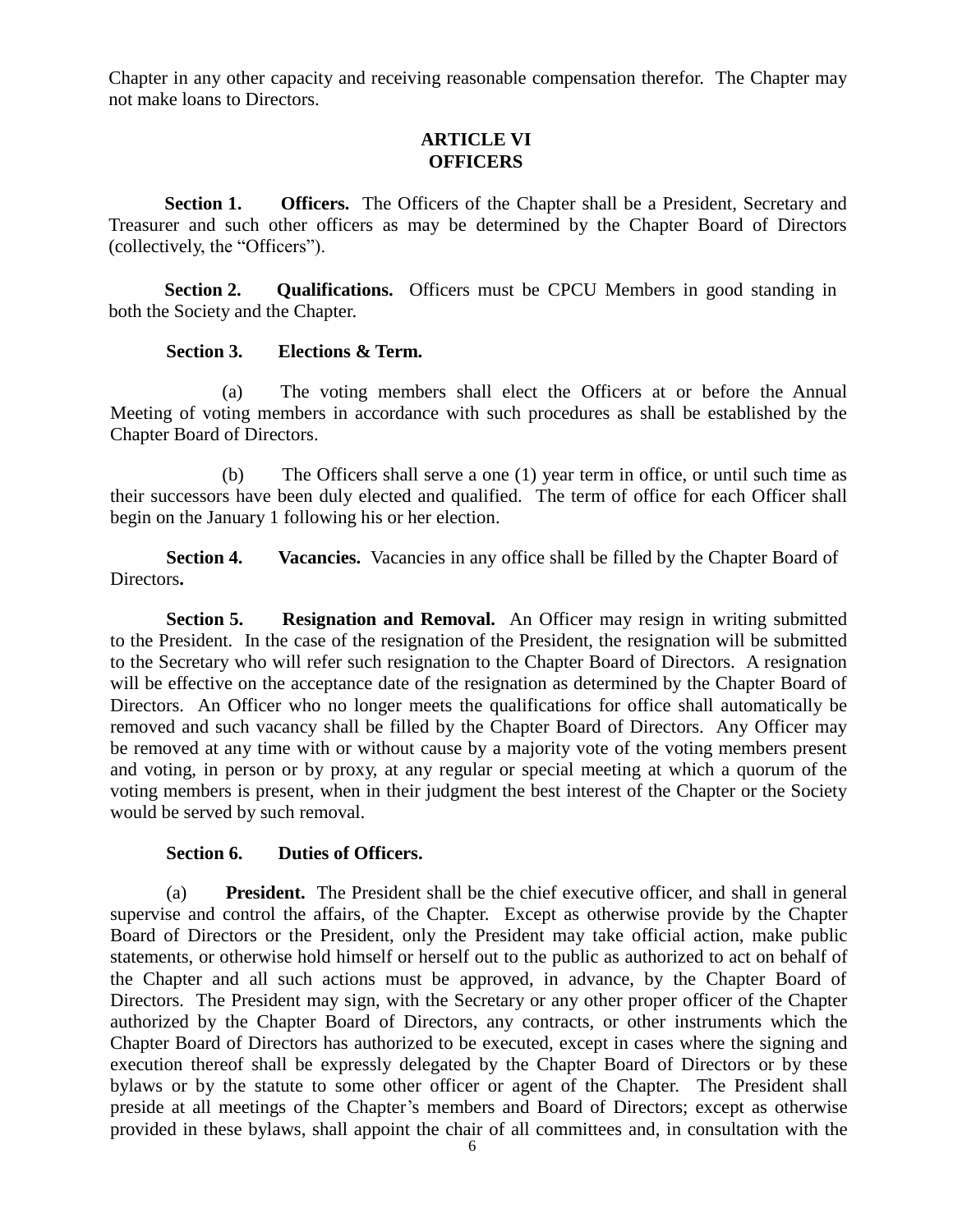chair, make all committee appointments; and in general shall perform all duties incident to the office of President and such other duties as may be prescribed by the Chapter Board of Directors.

(b) **Secretary.** The Secretary shall keep or cause to be kept the minutes of the meetings of the Chapter Board of Directors and voting members; shall see that all notices are duly given in accordance with the provisions of these bylaws or as required by law; shall be custodian of the corporate records; shall keep or cause to be kept an accurate census of the Chapter membership; and shall in general perform all the duties incident to the office of Secretary and such other duties as from time to time may be assigned by the President or by the Chapter Board of Directors.

(c) **Treasurer.** The Treasurer shall be responsible for all funds and securities of the Chapter; shall receive and give receipts for monies due and payable to the Chapter from any sources whatsoever, and shall deposit all such monies in the name of the Chapter in such banks, trust companies, or other depositories as shall be selected in accordance with the provisions of these bylaws; shall submit financial reports to the Society, to the Chapter Board of Directors at its regular meetings, and to the Chapter membership at its Annual Meeting; and shall in general perform all the duties incident to the office of Treasurer and such other duties as from time to time may be assigned by the President or by the Chapter Board of Directors.

## **ARTICLE VII COMMITTEES**

#### **Section 1. Committees.**

(a) **Committees with Authority of the Chapter Board of Directors.** The Chapter Board of Directors, by resolution adopted by a majority of the Directors in office, may designate one or more standing committees, each of which shall consist of a majority of Directors and no fewer than two Directors, which to the extent provided in said resolution shall have and exercise the authority of the Chapter Board of Directors in the management of the Chapter; but the designation of such committee(s) and the delegation thereto of authority shall not operate to relieve the Chapter Board of Directors or any individual Director of any responsibility imposed upon them by Law.

(b) **Other Committees.** The Chapter Board of Directors may establish such other committees not having the authority of the Chapter Board of Directors as it deems necessary or prudent in the exercise of its authority and responsibility as set forth in these bylaws.

**Section 2.** Authority. The action establishing a committee shall set forth the committee's purpose, authority, and composition, and the qualifications required for membership on the committee. All committees shall report to and be subject to the ultimate authority of the Chapter Board of Directors, unless otherwise set forth in the resolution establishing such committee. Committees may be terminated or repurposed by a majority vote of the Chapter Board of Directors.

**Section 3.** Composition. In the absence of any direction to the contrary in the authorizing action, the President shall appoint the Chairperson and members of all committees, subject to the approval of the Chapter Board of Directors.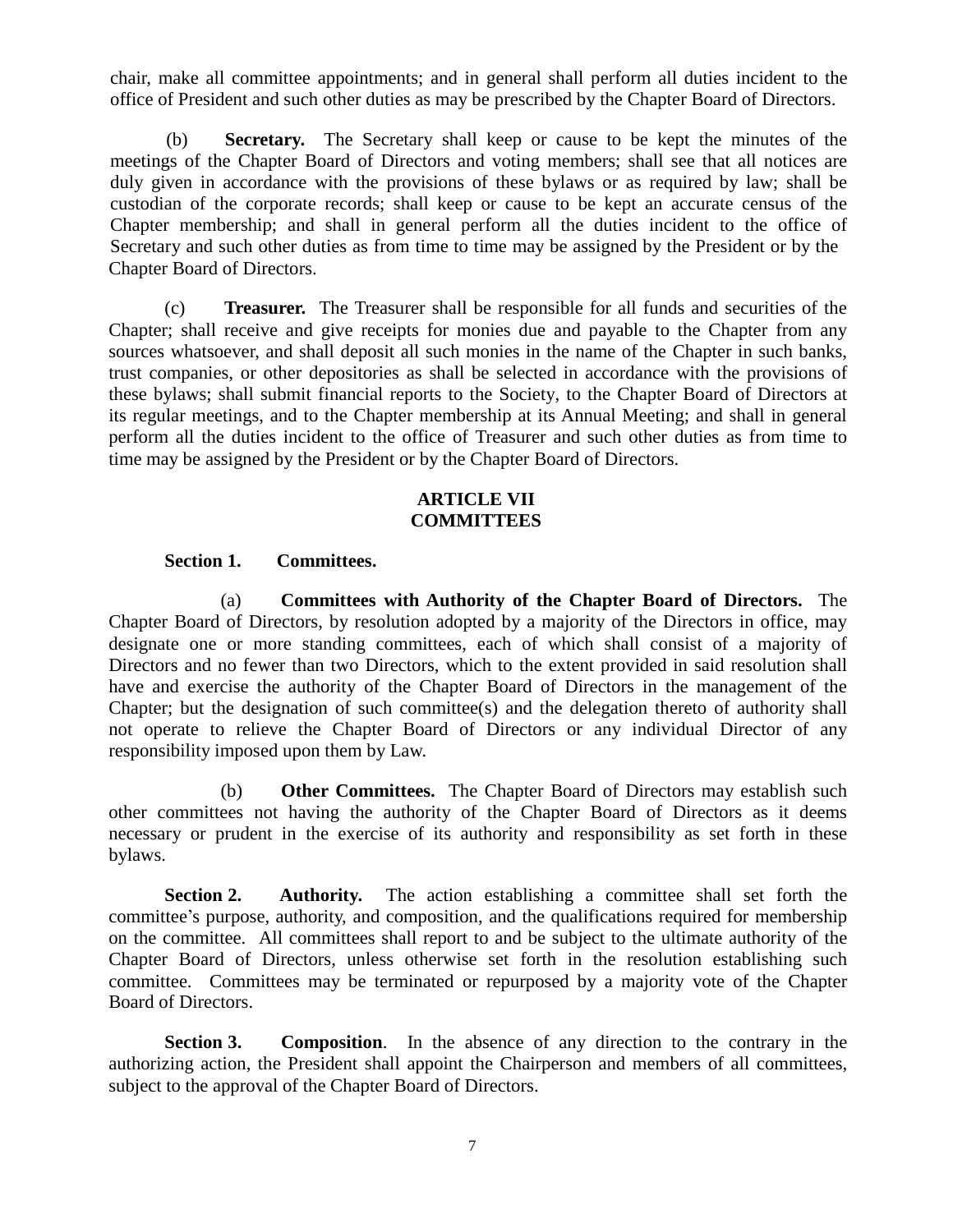**Section 4. Quorum and Manner of Acting.** At all meetings of any committee, a majority of the members shall constitute a quorum for the transaction of business unless otherwise set forth in these bylaws or the resolution establishing such committee. A majority vote by committee members present and voting at a meeting at which a quorum is present shall be required for any action.

**Section 5.** Vacancies & Removal. Unless otherwise provided in the resolution establishing a committee, vacancies in the membership of a committee shall be filled by appointments made in the same manner as the original appointments to that standing committee. Unless otherwise provided in the resolution establishing a committee, any member of a committee may be removed by the person or persons authorized to appoint such member whenever in their judgment the best interests of the Chapter or the Society would be served thereby.

**Section 6. Policies and Procedures.** The Chapter Board of Directors (or its designee(s)) shall develop and approve policies and procedures for the operation of all committees.

# **ARTICLE VIII RELATIONSHIPWITH THE SOCIETY**

The Chapter shall abide by the terms of its Chapter Agreement with the Society, which agreement sets forth, among other things, the relationship between the parties, their rights and responsibilities with respect to one another, the limitations and requirements governing the Chapter's use of the CPCU® trademarks owned by The Institutes, a Pennsylvania nonprofit corporation, as well as the Chapter's use of the Society name and trademarks, and the grounds upon which the Chapter's affiliation with the Society may be terminated and its charter revoked.

## **ARTICLE IX CONTRACTS, CHECKS, DEPOSITS AND BONDING**

**Section 1.** Contracts. The Chapter Board of Directors may authorize any officer or officers, agent or agents of the Chapter, in addition to the officers so authorized by these bylaws, to enter into any contract or execute and deliver any instrument in the name of and on behalf of the Chapter and such authority may be general or confined to specific instances.

**Section 2. Checks, Drafts, Etc.** All checks, drafts, or other orders for the payment of money, notes, or other evidences of indebtedness issued in the name of the Chapter shall be signed by such Officer or Officers, agent or agents of the Chapter and in such manner as shall from time to time be determined by resolution of the Chapter Board of Directors. In the absence of such determination by the Chapter Board of Directors, such instruments shall be signed by the President and countersigned by the Treasurer.

**Section 3.** Deposits. All funds of the Chapter shall be deposited from time to time to the credit of the Chapter in such banks, trust companies, or other depositories as the Chapter Board of Directors may select.

**Section 4.** Bonding. The Chapter Board of Directors may provide for the bonding of such officers and employees of the Chapter as it may from time to time determine.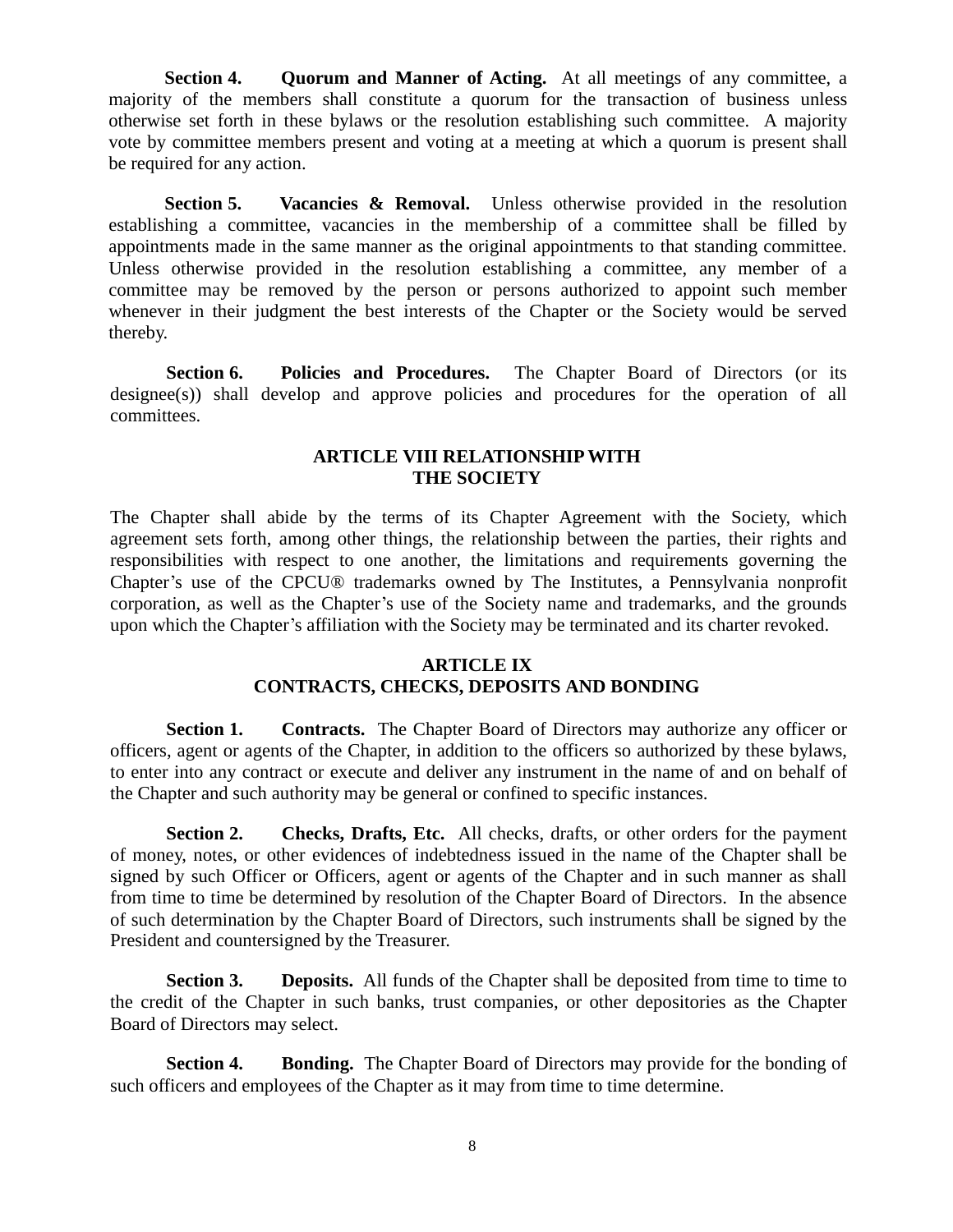### **ARTICLE X FINANCIAL MATTERS**

**Section 1. Books and Records.** The Chapter shall keep correct and complete books and records of account and shall also keep minutes of the proceedings of its voting members, the Chapter Board of Directors and any committees having the authority of the Chapter Board of Directors. The Chapter shall provide the Society with copies of such books and records on an annual basis and more frequently upon request.

**Section 2. Fiscal Year.** The Chapter's fiscal year shall be determined by the Society's Board of Directors.

**Section 3. Annual Budget.** A budget showing anticipated revenue and expenses will be adopted annually by the Chapter Board of Directors.

**Section 4. Financial Review.** The Chapter Board of Directors may, in its discretion, provide for an annual review of the Chapter's books and records by an independent accountant. Results of such review will be reported by such accountant to the Chapter Board of Directors, with copies provided to the Society.

# **ARTICLE XI WAIVER OF NOTICE**

Whenever any notice whatsoever is required to be given under the provisions of the applicable Law, or under the provisions of the Articles of Incorporation or bylaws of the Chapter, a waiver thereof in writing signed by the person or persons entitled to such notice, whether before or after the time stated herein, shall be deemed equivalent to the giving of such notice.

### **ARTICLE XII BYLAW AMENDMENTS**

**Section 1. Amendment by Voting Members.** These bylaws may be altered, amended or repealed and new bylaws may be adopted by a majority vote of the voting members voting in person or by proxy at any meeting of the members at which a quorum is present. Notwithstanding the foregoing, all proposed bylaw amendments shall be first submitted to the Society's Leadership Council and are subject to the prior written approval of the Society's Board of Directors. Amendments not receiving the approval of the Society's Board of Directors shall be of no force or effect.

**Section 2. Amendment by Society's Board of Directors.** The Society's Board of Directors also shall have the authority to amend these bylaws from time to time in order to bring them into compliance with the Society's policies and procedures without the approval of the Chapter's voting members; provided, however, the Society's Board of Directors shall provide the Chapter's voting members notice of any such amendments at least thirty (30) days prior to the effective date of such amendments.